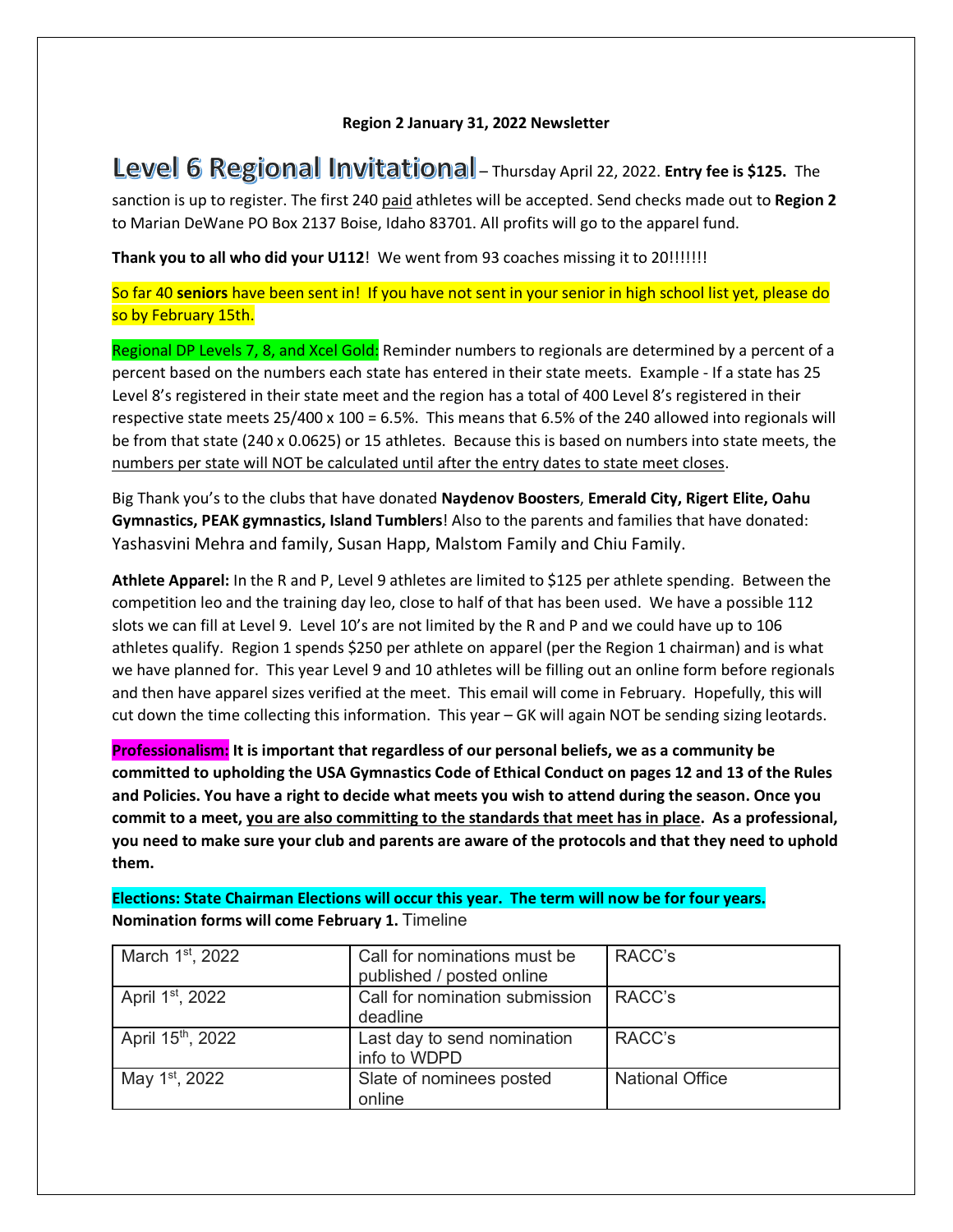| May $1st - 15th$ , 2022     | Elections conducted online  | <b>National Office</b>   |
|-----------------------------|-----------------------------|--------------------------|
| May 15 <sup>th</sup> , 2022 | Elections completed         | <b>National Office</b>   |
| The week after May $15th$ , | RACC's to receive state     | National Office / RACC's |
| 2022                        | election results; RACC's to |                          |
|                             | notify candidates           |                          |

**Current Chairmen:** 

**Alaska – Charlene Moss – plans to run**

**Hawaii – Pam Zak – plans to run**

**Idaho – Mark Kindelspire –plans to run**

**Montana – Josh Burnham – plans to run**

**Oregon – Meg Doxtator – does NOT plan to run**

**Washington – Sandy Flores – plans to run**

# **Program Season Reminders**

### **XCEL**

VAULT - If a vault performed by an athlete is NOT on the list for that division it would be a

VOID vault*.* 

*Xcel Code of Points: Vault – Page 7 – first bullet top of page.*

BARS - The cast off to stand dismount is an allowable dismount at *BRONZE ONLY*

*Xcel Code of Points: Bars – Page 21 – Dismounts Box under Bronze column*

BEAM – Bronze – Lever to touch the beam **IS** an allowable acro. One leg must be off the beam and

hands/fingers/fingertips must touch the beam. There is no required angle for the free leg. If

there is not a straight-line lever, **SR credit should be given.** Do take appropriate execution

errors for body position, knees, feet etc.

 *Xcel Code of Points – Beam Page 19 – Acro Elements chart - 3.*

#### **HANDSTANDS ON BEAM DO NOT NEED TO BE HELD IN ANY DIVISION**

VERTICAL HANDSTANDS: All Divisions get VP credit for a handstand that show vertical from Hands/Shoulders/Head through the hip. If those criteria are met, then leg/body position does not matter.

 *Xcel Code of Points – Beam - Page 1 – Clarifications (updated)*

 *Page 11 – H. 2. a. 2)*

 *Page 39 -# 5.106 (parenthesis)*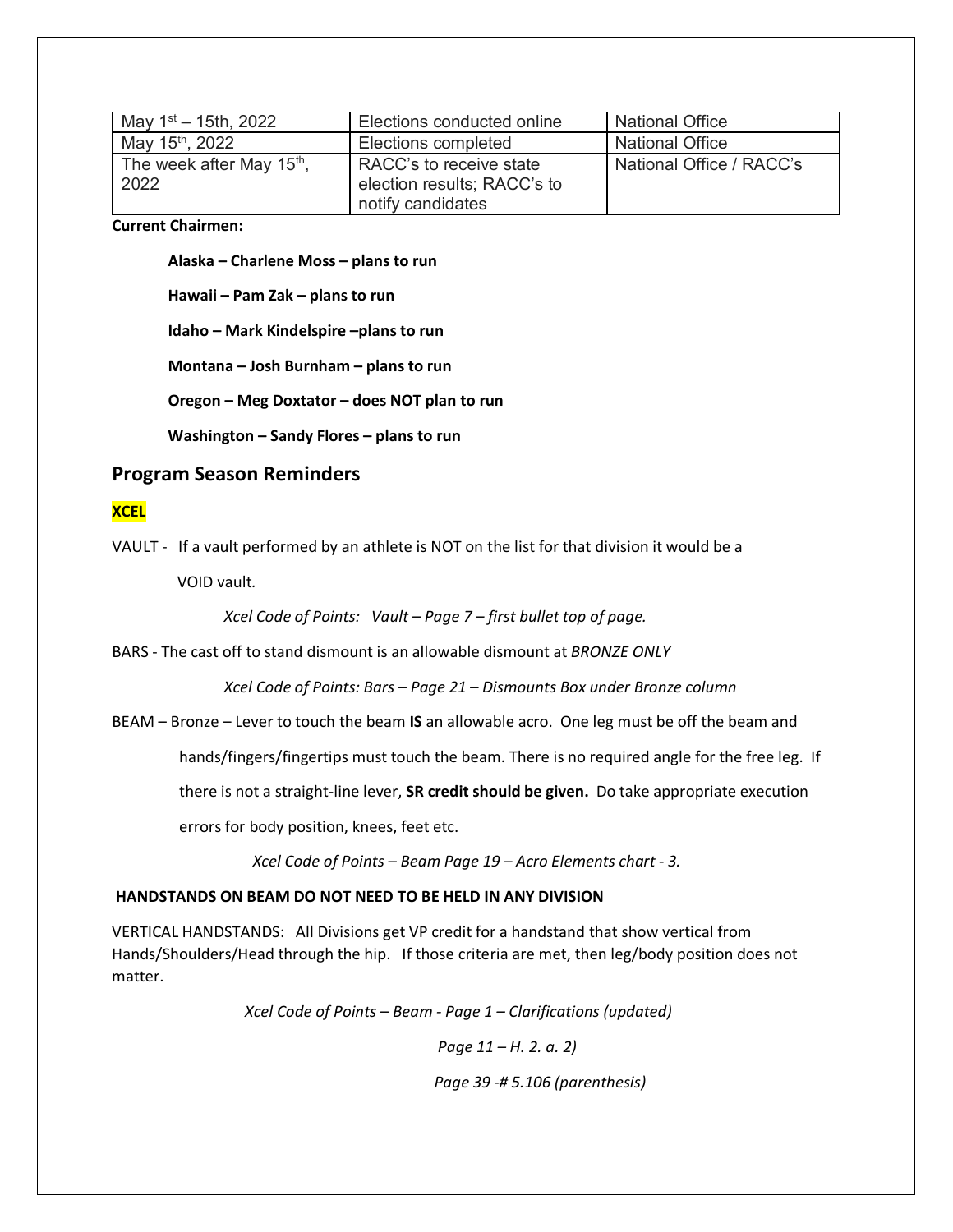FLOOR - Leg swing hop (Page 21 – Bronze, Silver, Gold – Group 1)

This skill also has a 20° variance. If the lifted leg is 70° it would receive "A" Value Part credit

 *Xcel Code of Points – Floor - Page 13 – 3. f. 1) & 2)*

# **COMPULSORY**

BARS – Level 3: Front hip circle small cast.

"Fail to execute a small cast immediately after front hip circle is a  $0.20$  deduction (1/2 the value)."

EXAMPLE: A gymnast falls / stops / fails to do the small cast immediately. The gymnast then adds a small cast before the cast squat on. *In compulsories, judgement starts from point the point of interruption. An extra swing deduction Is NOT applied in this case.*

# **DP OPTIONALS**

BEAM COMPOSITION: Dismount Up to the Level

*Note: Any Acro Element performed a 3rd time (receiving NO Value-Part credit) that is used in a direct connection to a Beam Dismount element may be used to fulfill the Beam Dismount Compositional requirement as a connection. The 0.10 deduction for performing an isolated dismount element is not applied.* 

[https://www.usagym.org/PDFs/Women/Rules/J.O.%20Code%20of%20Points/appndx15\\_level810compg](https://www.usagym.org/PDFs/Women/Rules/J.O.%20Code%20of%20Points/appndx15_level810compguidelines_0720.pdf) [uidelines\\_0720.pdf](https://www.usagym.org/PDFs/Women/Rules/J.O.%20Code%20of%20Points/appndx15_level810compguidelines_0720.pdf)

*EXAMPLE: Level 9 athlete performs a Back handspring – layout stepout (B + C). Later she performs a Back handspring– Back handspring – Layout Full Dismount (B + 0 + B). All Back handsprings were step outs, so the 3rd Back handspring received no VP credit. There would be no deduction for dismount UTL per the UPDATE above from July 2020.*

# **Regional Calendar:**

| April 21 – 24       | DP Regionals             | Naydenov          | <b>Clark County Event Center Vancouver</b>                             |
|---------------------|--------------------------|-------------------|------------------------------------------------------------------------|
| April 29 - May 1    | <b>Xcel Regionals</b>    | <b>NW Aerials</b> | Gary D. Weikel Event Center Evergreen<br>State Fairgrounds, Monroe, WA |
| May $6-8$           | DP Westerns              |                   | Lindenwood U St. Charles, Missouri                                     |
| May $13 - 15$       | DP Nationals             | Legacy Sports     | Bell Bank Park, Mesa, Arizona                                          |
| <b>August 13-14</b> | <b>Regional Congress</b> |                   | MAC Club, Portland, Oregon                                             |
| August $18 - 21$    | <b>National Congress</b> | Tampa, Florida    |                                                                        |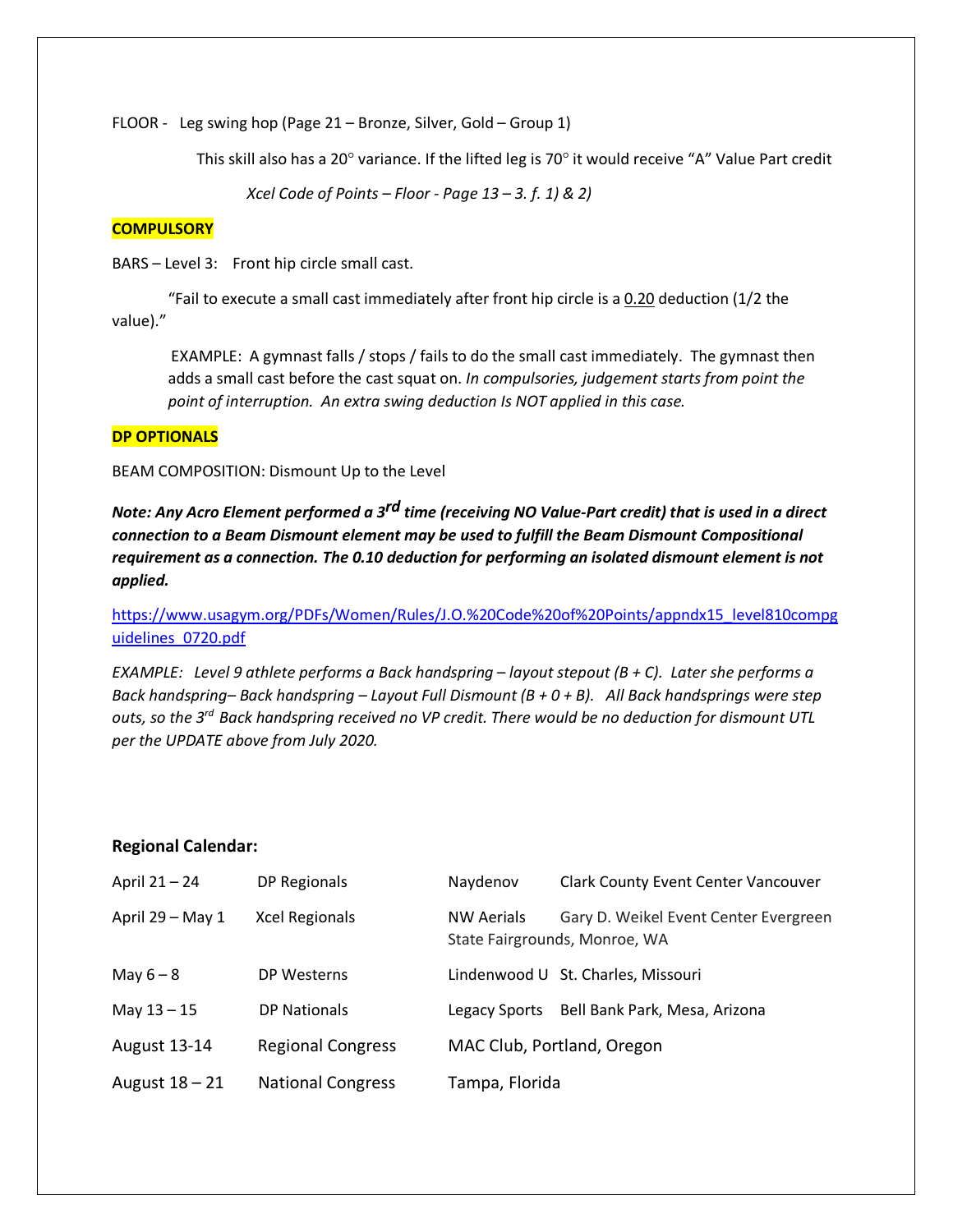| August 22                  | <b>State Chairs Meeting</b>                                                                 | Tampa, Florida                                                |  |  |  |  |
|----------------------------|---------------------------------------------------------------------------------------------|---------------------------------------------------------------|--|--|--|--|
| <b>State Meet Calendar</b> |                                                                                             |                                                               |  |  |  |  |
| Alaska                     |                                                                                             |                                                               |  |  |  |  |
| March 25 - 26              | Alaska Optional State Meet Anchorage - Anchorage Gym Asso. Alaska<br><b>Airlines Center</b> |                                                               |  |  |  |  |
| <b>Hawaii</b>              |                                                                                             |                                                               |  |  |  |  |
| January 23                 |                                                                                             | Compulsory State Meet HITS - Blaisdell Center Honolulu - HITS |  |  |  |  |
| March $25 - 26$            | Xcel & Optional State Meet                                                                  | <b>Blaisdell Center Honolulu - HITS</b>                       |  |  |  |  |
| Idaho                      |                                                                                             |                                                               |  |  |  |  |
| March 18 - 20              | <b>Xcel State</b>                                                                           | Moscow - Palouse Empire                                       |  |  |  |  |
| March 25 - 27              | DP State                                                                                    | Boise - Bronco Elite                                          |  |  |  |  |
| <b>Montana</b>             |                                                                                             |                                                               |  |  |  |  |
| March 25 - 27              | Montana State                                                                               | Bozeman - Lone Mountain                                       |  |  |  |  |
| Oregon                     |                                                                                             |                                                               |  |  |  |  |
| March 18 - 20              | <b>Optional State</b>                                                                       | Portland area - Westside                                      |  |  |  |  |
| April 1 - 3                | <b>Xcel State</b>                                                                           | Medford - ABK                                                 |  |  |  |  |
| April $8 - 10$             | <b>Compulsory State</b>                                                                     | Eugene - GNW                                                  |  |  |  |  |
| Washington                 |                                                                                             |                                                               |  |  |  |  |
| March 25 - 27              | <b>Optional State</b>                                                                       | Kennewick - Garlands                                          |  |  |  |  |
| April $1 - 4$              | <b>Xcel State</b>                                                                           | Puyallup Fairgrounds - Ascend                                 |  |  |  |  |
| April $8 - 10$             | <b>Compulsory State</b>                                                                     | Tacoma Convention Center - Emerald City                       |  |  |  |  |

Future Dates: